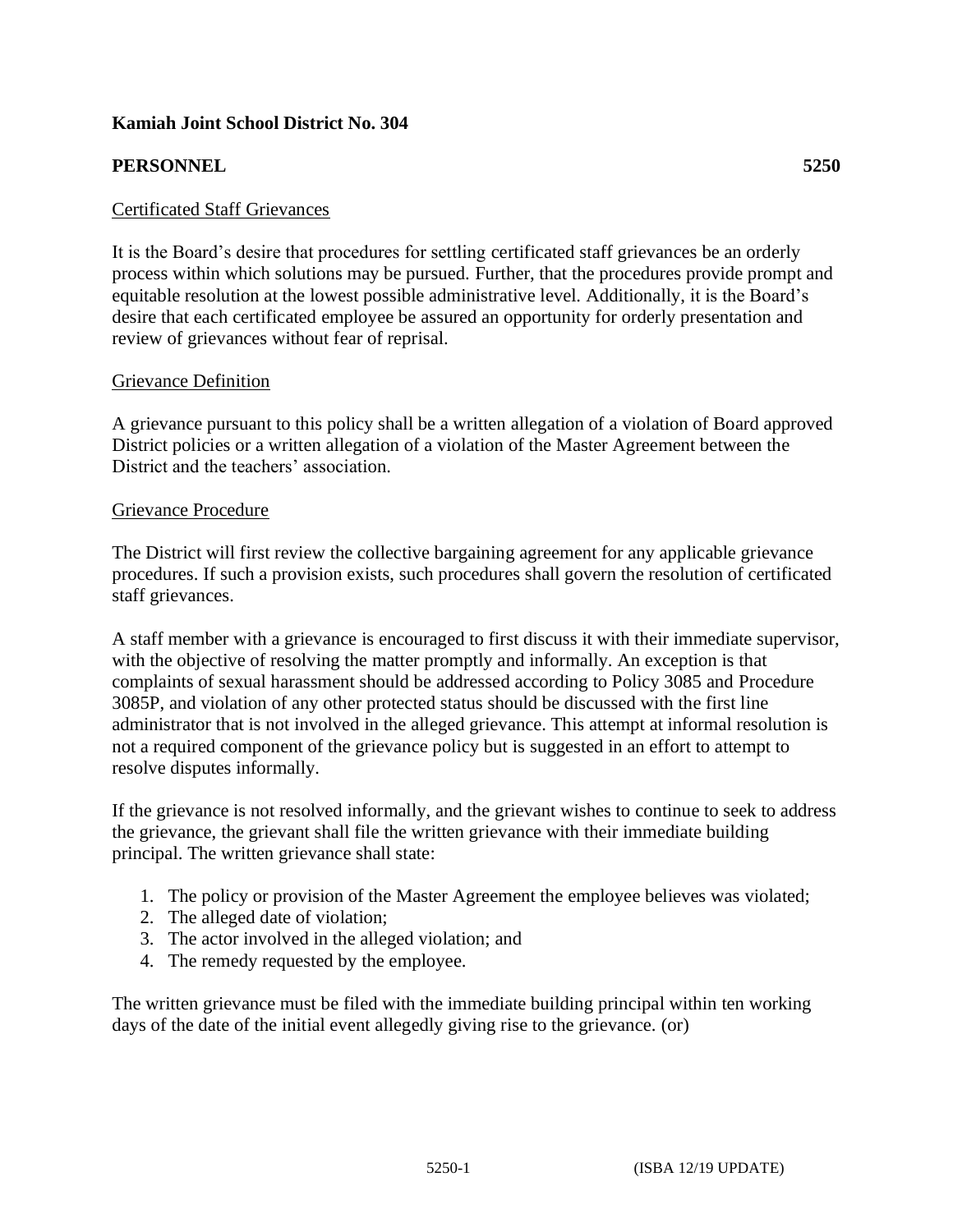The immediate building principal or designee of the building principal shall meet with the grievant and shall, at the discretion of the principal or designee, conduct whatever additional meetings or investigative activities the principal or designee believes are necessary to address the grievance.

Subsequent to these activities and within a period of ten working days, the principal shall provide the grievant with a written response to the grievance of the certificated employee.

If the grievant is not satisfied with the decision of the principal or designee, the individual shall have a period of five working days to advance the grievance to the Superintendent by submitting a written objection to the decision with the Superintendent.

If the principal or designee does not provide a written response to the grievance at the conclusion of ten working days and no extension of this time period has been agreed to between the grievant and principal or designee, the grievance shall be advanced to the Superintendent without written response of the principal or designee.

Upon receipt by the Superintendent, the Superintendent or his or her designee shall schedule a meeting between the parties and the principal. The parties shall be afforded the opportunity to either dispute or concur with the principal's report. The Superintendent or designee shall, within a period of 15 working days, decide the matter notifying all the parties in writing of the decision. The decision of the Superintendent or designee shall be controlling, regardless of whether it is in agreement or in disagreement with the decision of the principal.

If either party is not satisfied with the decision of the Superintendent, the Board is the next avenue for appeal. A written appeal must be submitted to the Board within five days of receiving the Superintendent's decision. The Board is the policy-making body of the District, however, and appeals to that level must be based solely on whether or not policy has been followed. Any individual appealing a decision of the Superintendent to the Board bears the burden of proving a failure to follow Board policy.

Upon receipt of a written appeal of the decision of the Superintendent, and assuming the individual alleges a failure to follow Board policy, the matter shall be placed on the agenda of the Board for consideration not later than their next regularly scheduled meeting. A decision shall be made and reported in writing to all parties within 30 days of that meeting. The decision of the Board will be final.

Grievances will be processed according to the step-by-step process outlined in the Uniform Grievance Procedure 4120, however, in the case where a person designated to hear a grievance is the subject of the grievance, the grievance process will begin at the next highest step and the process shall be modified as needed to meet the objectives of the Grievance Procedure. If a grievance is directly based on official Board action, the grievance shall be directed to the Clerk of the Board. The grievance may be heard by the Board at the sole discretion of the Board.

Cross Reference: 3085 Sexual Harassment, Discrimination and Retaliation Policy